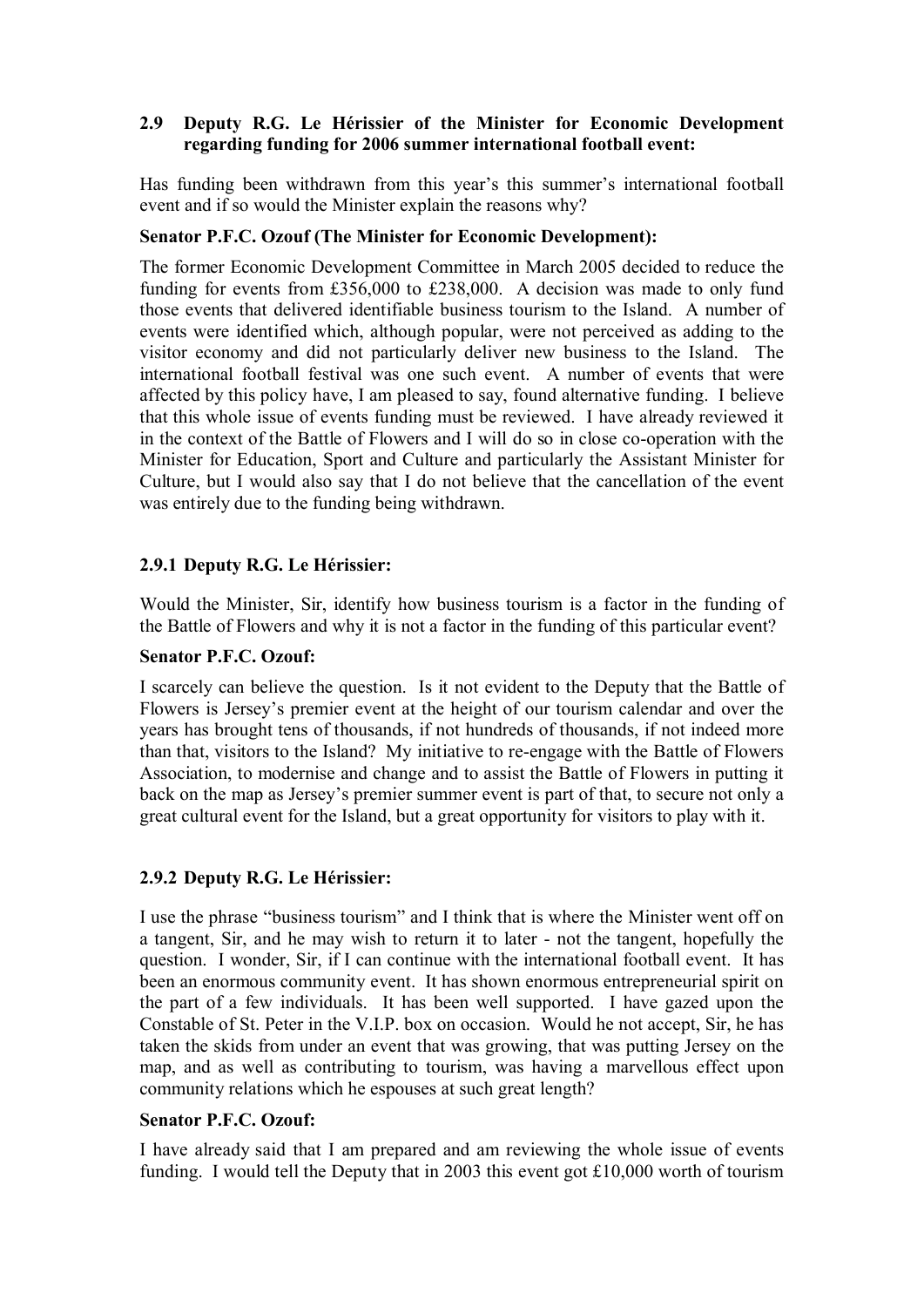money, in 2004 £7,000, in 2005 £5,000. I am prepared to accept the perpetual responsibility of decision-making, but it was the former Committee that made this decision and that was clearly communicated to this event and a number of others. Others events have found alternative sponsorship. The fantastic - I know he is in this Assembly - but, for example, the Howard Davis Farm Film Festival has gone out and found private sector funding. This is not only just simply about tourism finding money for events. It is a partnership and I wish to re-engage with these individuals, but I do not think it is fair to say that it is simply a factor that this event was cancelled due to funding, and just how many young people in 2003, 2004 and 2005 were part of the football tournament.

# **2.9.3 Deputy G.P. Southern:**

Does not the current situation make a complete mockery of the flags flying on the Esplanade at the moment saying. "Jersey Island of Festivals"?

#### **Senator P.F.C. Ozouf:**

The Island of Festivals is something I am very proud of and certainly the flags along Victoria Avenue are an example of using existing resources and just getting them out there a bit earlier, and is it not fantastic that visitors to the Island can see that we celebrate festivals? There was 'Jazz in the Park' 2 weeks ago. We are looking forward to 'Jersey Live' going forward. There was a fantastic event at Havre des Pas. Is that not an Island of fantastic events supported by my Department? I do not know where the Deputy has been living. **[Laughter]** 

# **2.9.4 The Connétable of St. Helier:**

I would like to start my question by applauding the efforts of the Minister to put out more flags and to say that I welcome his work on festivals. I would like him to commit to when this review of events funding will take place because with the Chief Minister and the Assistant Chief Minister last night I was privileged to attend the Beating of the Retreat by the Band of the Island of Jersey which has had their budget cut, but what a superb job they do for Jersey and how many tourists were in Howard Davis Park last night to see that and to take back the message home that Jersey is a good place to visit. So, I would like him to say when this review of funding for events will take place?

#### **Senator P.F.C. Ozouf:**

The review of event funding is under way at the moment and I have made some early decisions in respect of the Battle of Flowers and I am hopeful that there is going to be some good announcements about the securing of the long-term future of the Battle of Britain. I am willing to engage with everybody, particularly the Parish - they have got some money, I hope, to invest in matters too. Education, Sport and Culture. These are not only just tourism events, they are cultural events and it is difficult to say whether they are one or the other. I think events matter. I think they matter for the community and I think they also matter for the tourist economy and I am happy to engage with anybody - but particularly the Minister for Education, Sport and Culture in putting this Island on an event-led tourism map with great things to do at every opportunity and I am certainly willing to use some tourism money to achieve that.